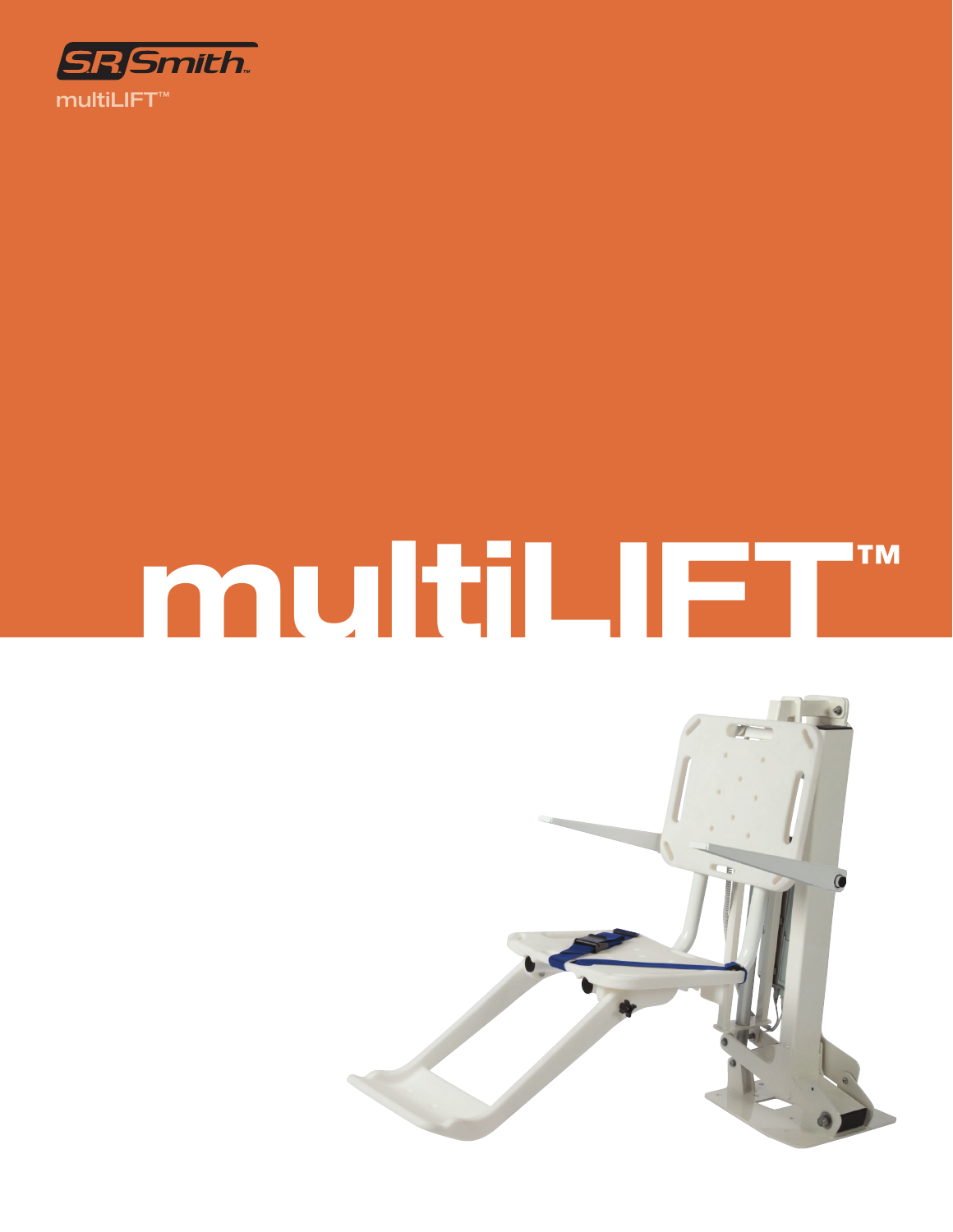multiLIFT multiLIFT

## multi**Lift**

- 3rd party tested & verified ADA Compliant
- 350 lb/159 kg lifting capacity
- Flange mounted with four anchor bolts
- Left or right side mounting
- Powered by the LiftOperator™ Intelligent Control System
- Wheel-A-Way mobility option provides flexibility to remove the lift for events or storage

multiLIFT™ is an adaptive pool lift platform that gives customers the flexibility to have either a Fixed or Removable lift in a single integrated design.

| <b>MODEL NO.</b> | <b>DESCRIPTION</b>                                | <b>WEIGHT</b> | <b>DIMENTIONS</b> |
|------------------|---------------------------------------------------|---------------|-------------------|
| 575-0000         | multiLIFT                                         | $190$ lbs     | 56"x23"x23"       |
| 575-0000K        | multiLIFT with activation key                     | 190 lbs       | 56"x23"x23"       |
| 575-0000         | multiLIFT with folding seat                       | $190$ lbs     | 56"x23"x23"       |
| 575-0000K        | multiLIFT with folding seat<br>and activation key | 190 lbs       | 56"x23"x23"       |



## $37"$  $-14^{\circ}$  —  $54"$ BASE PLATE 11.75"  $6''$   $9.5''$  $4"$ san<sub>tamanan manangguna</sub>ng





### Top View (Retracted) Top View (Extended)

#### LiftOperator™ Intelligent Control System

- Emergency Stop Switch
- Hand Control Activated Audible Safety Alert
- Activation Key to Prevent Unauthorized Use (Option)
- Downloadable Performance Log
- 3 Battery Charge Status LEDs
- Energy Efficient (20 times more efficient than common controls)
- Full Set of Operational Controls on Touch Pad
- Patent Pending

#### Activation Key (Option)